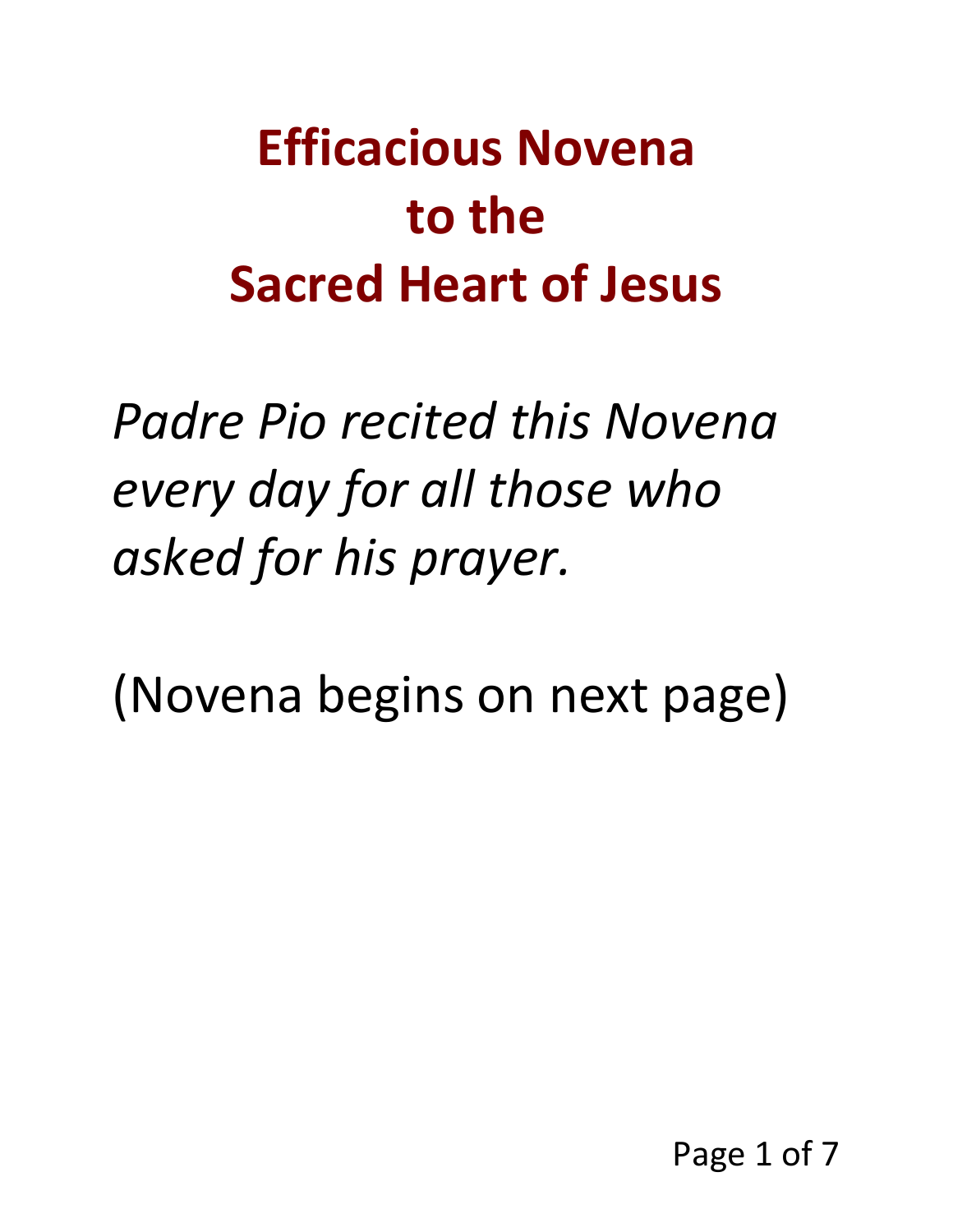**O my Jesus, You have said: "Truly I say to you, ask and it will be given to you, seek and you will find, knock and it will be opened to you." Behold I knock, I seek and ask for the grace of** (here name your request).

Our Father … Hail Mary … Glory Be …

Sacred Heart of Jesus, I place all my trust in You.

Page 2 of 7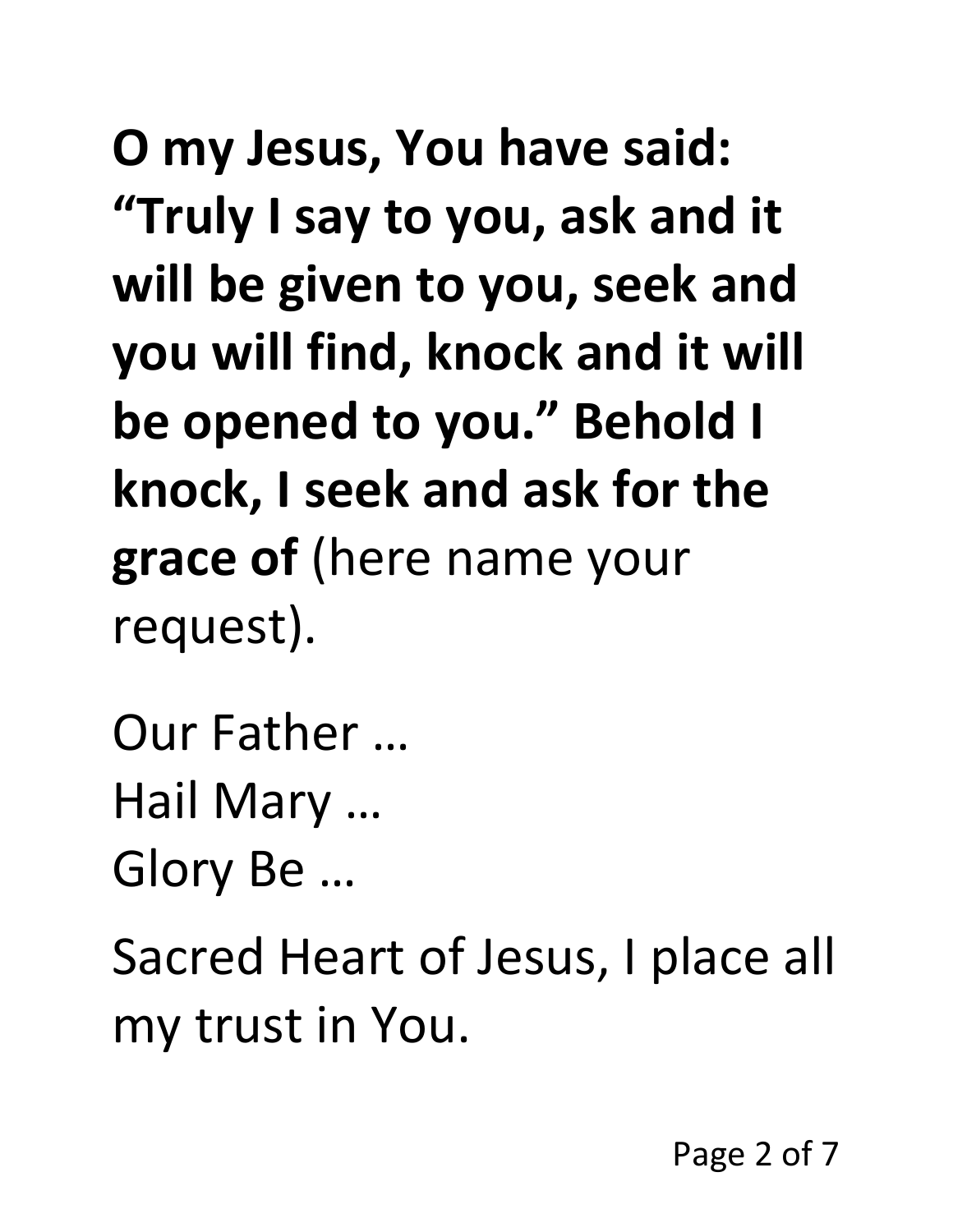**O my Jesus, You have said: "Truly I say to you, if you ask anything of the Father in My name, He will give it to you." Behold, in Your name, I ask the Father for the grace of (here** name your request).

Our Father … Hail Mary … Glory Be …

Sacred Heart of Jesus, I place all my trust in You.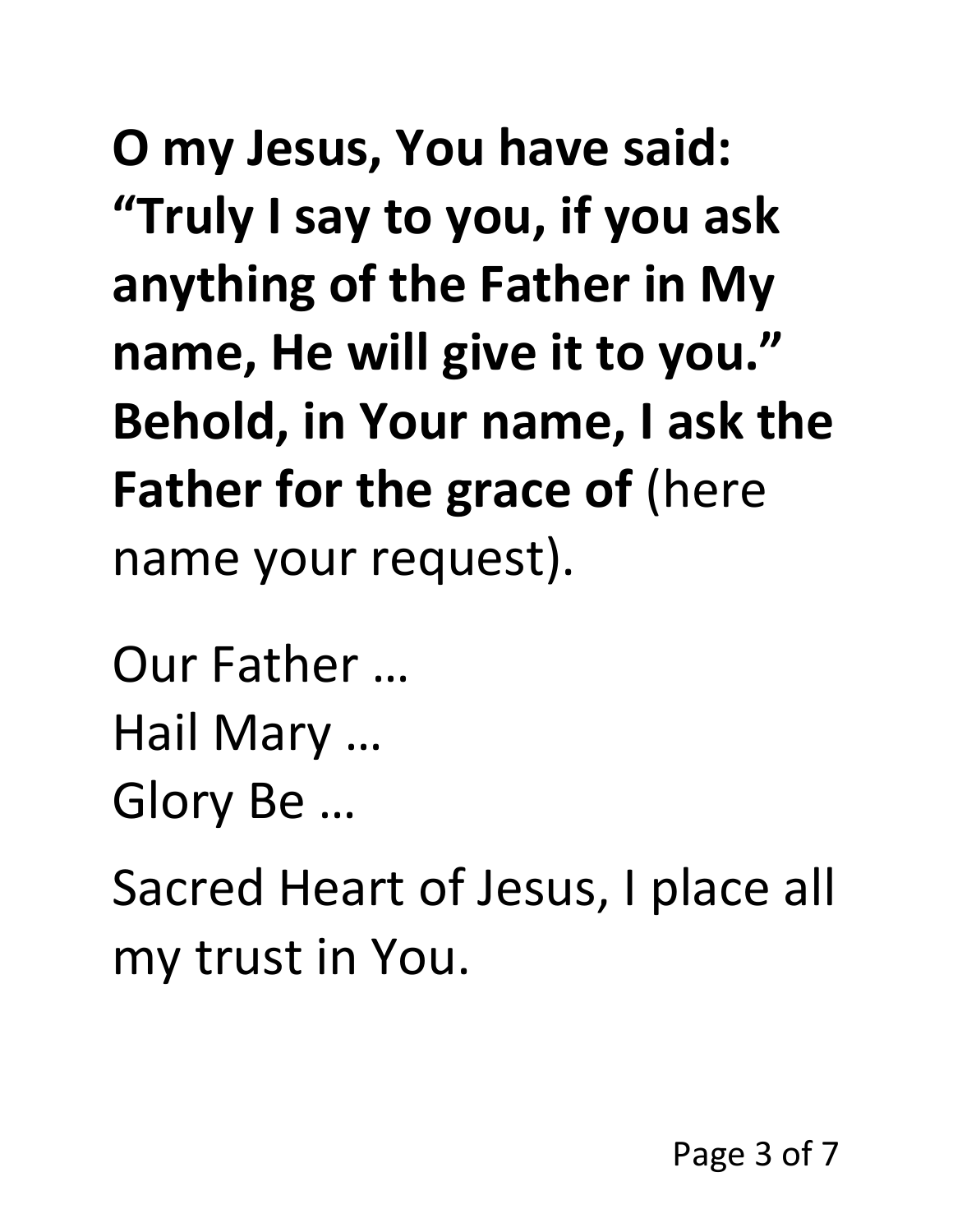**O my Jesus, You have said: "Truly I say to you, heaven and earth will pass away, but My words will not pass away." Encouraged by Your infallible words, I now ask for the grace of** (here name your request).

Our Father … Hail Mary …

Glory Be …

Sacred Heart of Jesus, I place all my trust in You.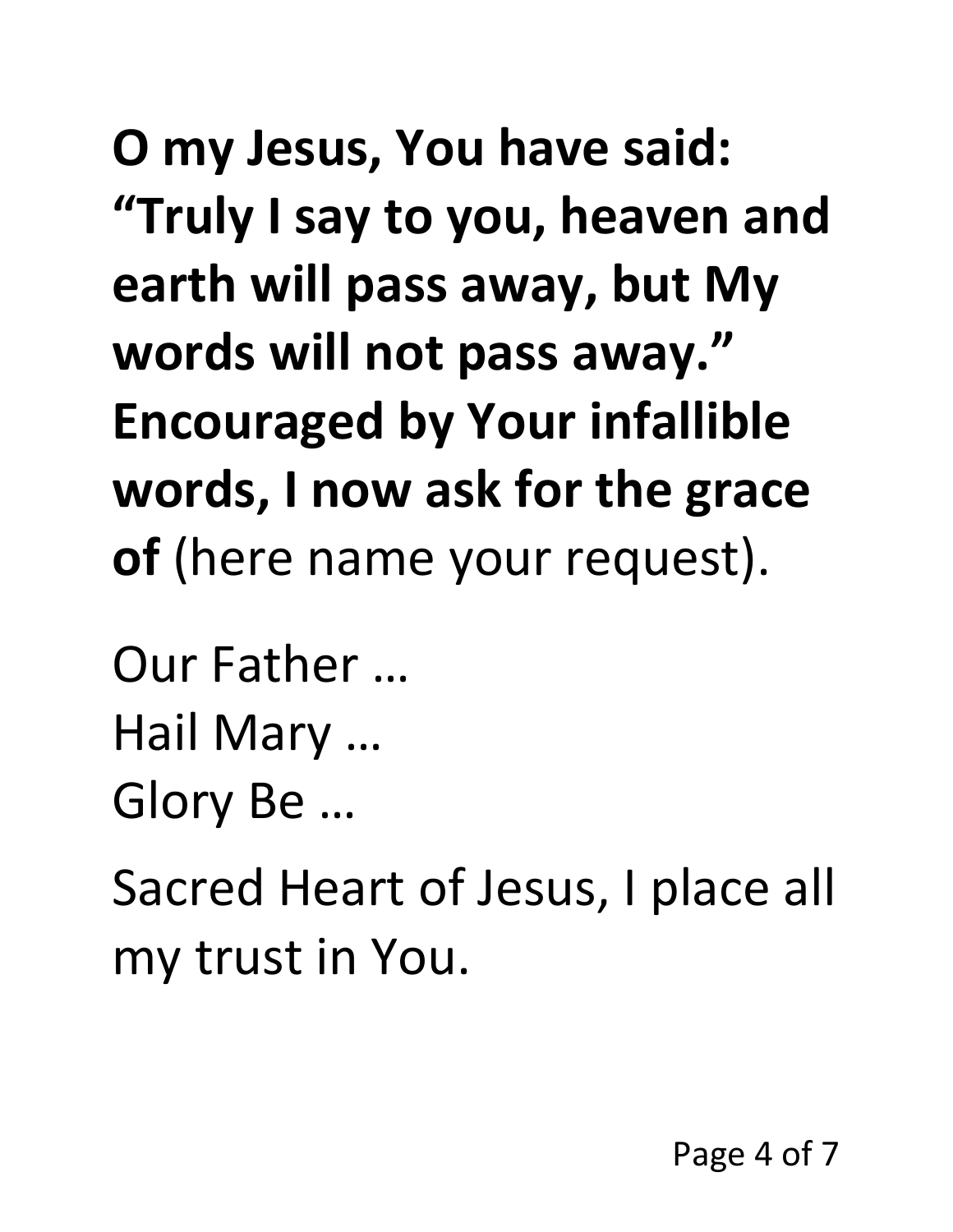**O Sacred Heart of Jesus, for whom it is impossible not to have compassion on the afflicted, have pity on us sinners, and grant us the grace which we ask of You, through the Sorrowful and Immaculate Heart of Mary, Your tender Mother and ours.** 

## **Hail, Holy Queen**

Hail, Holy Queen, Mother of Mercy, our life, our sweetness and our hope. To you do we

Page 5 of 7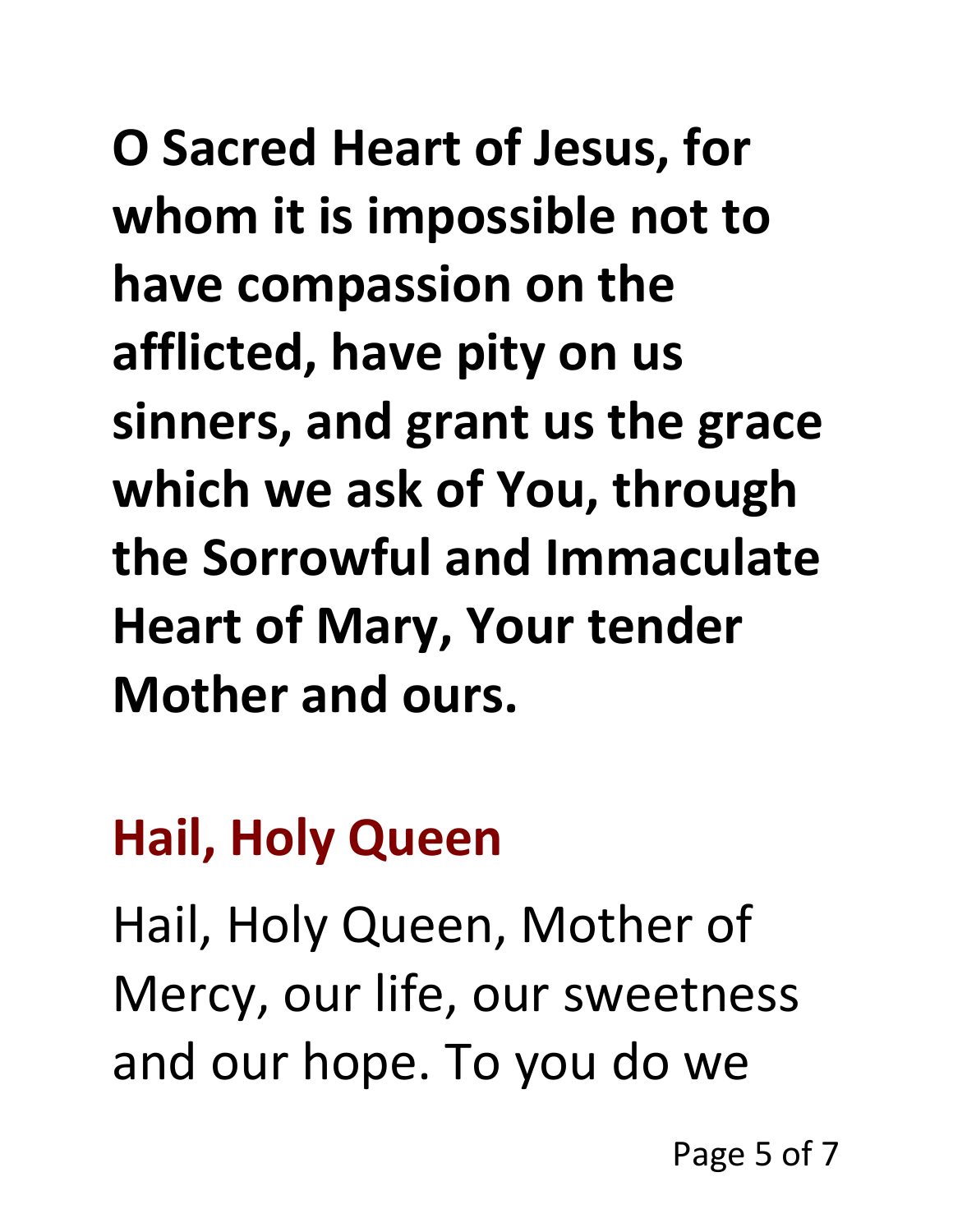cry, poor banished children of Eve. To you do we send up our sighs, mourning and weeping in this valley of tears.

Turn then, most gracious Advocate, your eyes of mercy towards us, and after this our exile, show unto us the blessed fruit of thy womb, Jesus.

O clement, O loving, O sweet Virgin Mary.

V. Pray for us, O holy Mother of God.